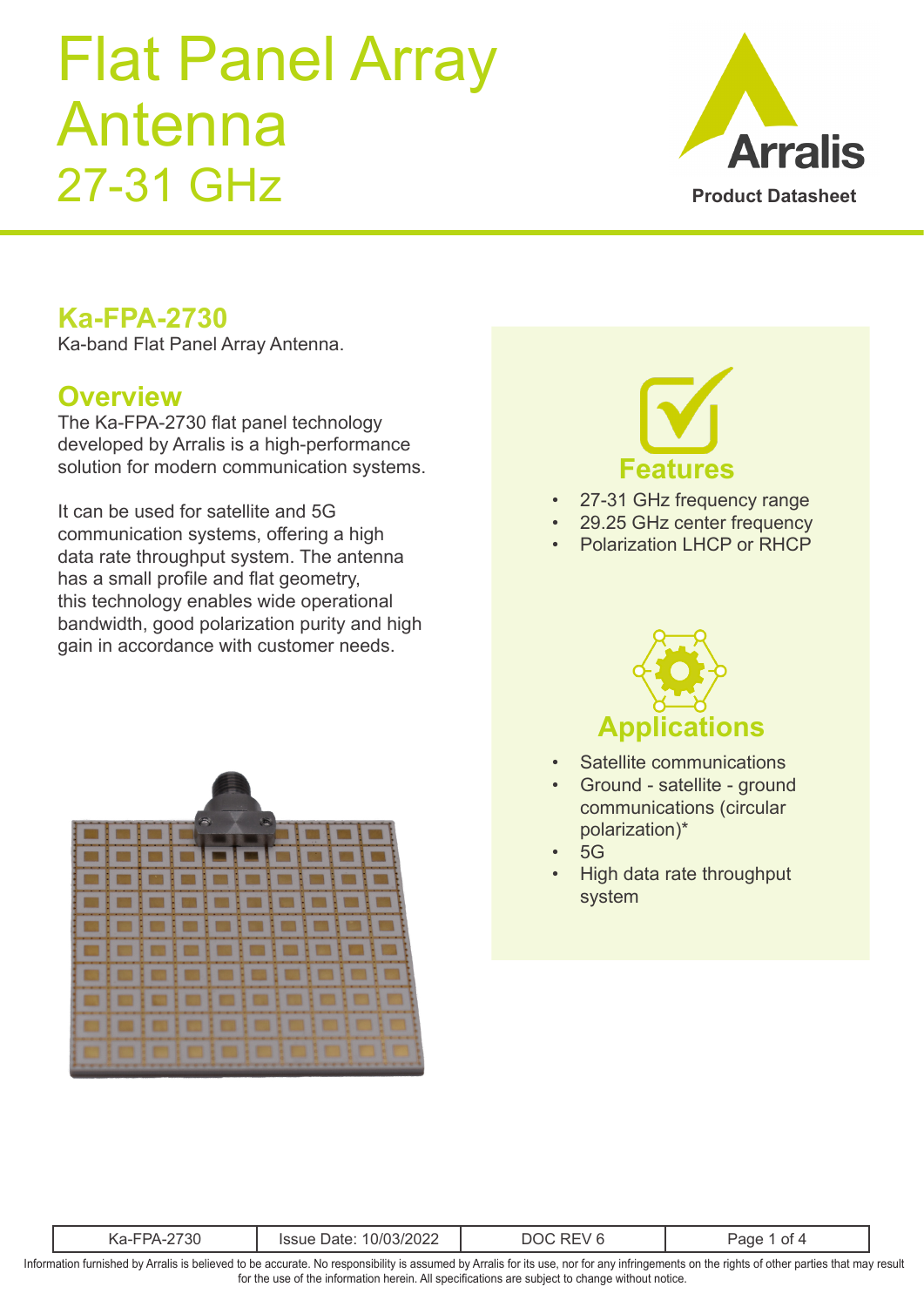

### **FPA Specification**

| <b>Parameter</b>                | Value               | Unit     |
|---------------------------------|---------------------|----------|
| <b>Center Frequency</b>         | 29.25<br>(GHz)      |          |
| <b>Matching Frequency Range</b> | $27 - 31$           | (GHz)    |
| 3 dB Axial Ration Bandwidth*    | 1.5                 | (GHz)    |
| Polarization                    | <b>LHCP or RHCP</b> |          |
| Gain                            | 20                  | dBi      |
| 3 dB Beamwidth                  | 13                  | (Degree) |
| Connector                       | K (rear mounted)    |          |
| Impedance                       | 50                  | (Ohm)    |
| Dimension                       | $51 \times 51$      | (mm)     |

### **Matching Bandwidth**



| w<br>$-1-1$<br>w |
|------------------|
|------------------|

Information furnished by Arralis is believed to be accurate. No responsibility is assumed by Arralis for its use, nor for any infringements on the rights of other parties that may result for the use of the information herein. All specifications are subject to change without notice.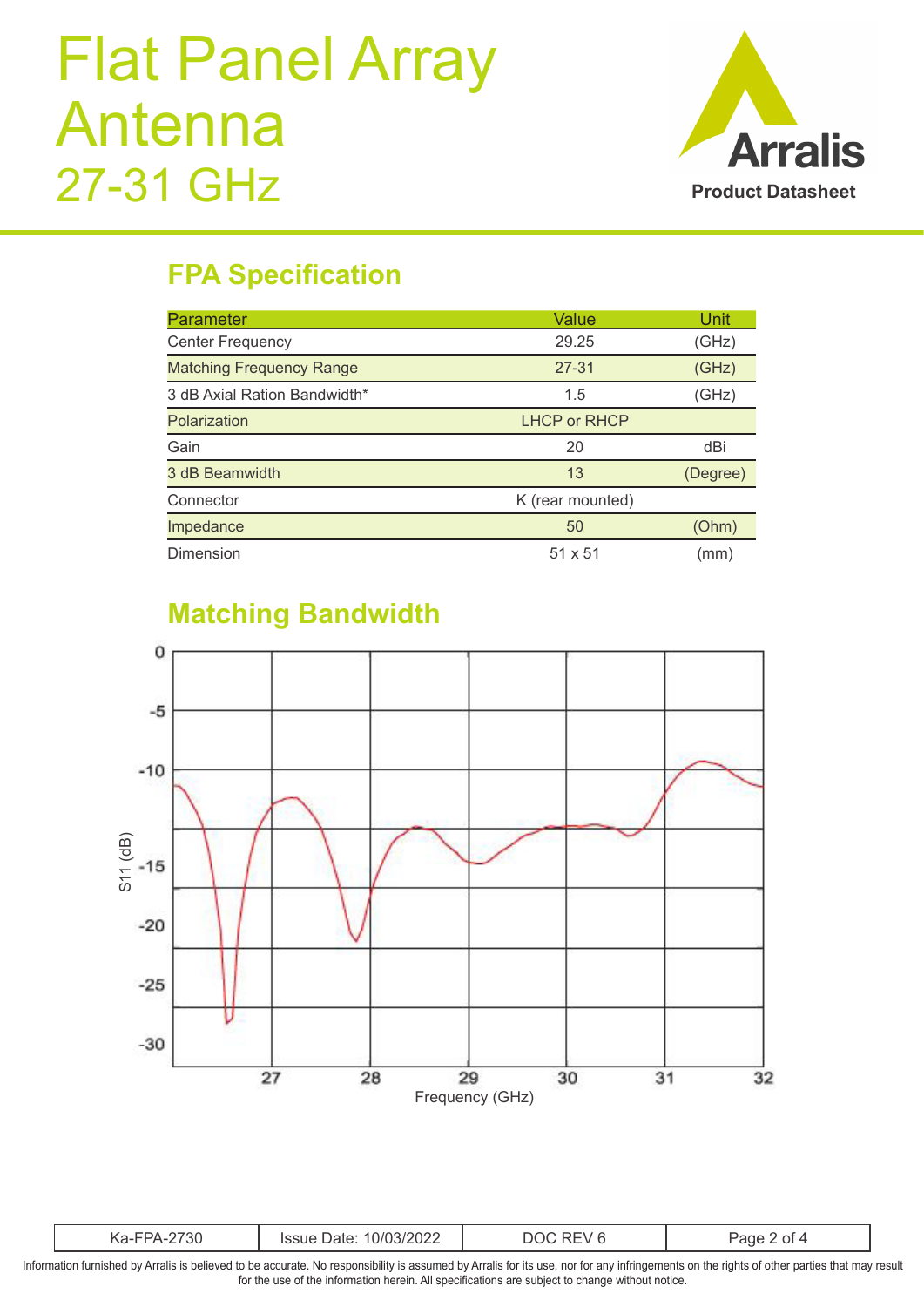$\overline{2}$ 

 $\overline{1}$ 

 $_{27.5}^{0}$ 





Frequency (GHz)

29

29.5

30

28.5

28

#### **Radiation Pattern**



| ∵ou<br>.\d- | (1/(1)3/2)<br>----<br>)ate<br>UZZ | _____<br>$\sim$ |  |
|-------------|-----------------------------------|-----------------|--|
|-------------|-----------------------------------|-----------------|--|

Information furnished by Arralis is believed to be accurate. No responsibility is assumed by Arralis for its use, nor for any infringements on the rights of other parties that may result for the use of the information herein. All specifications are subject to change without notice.